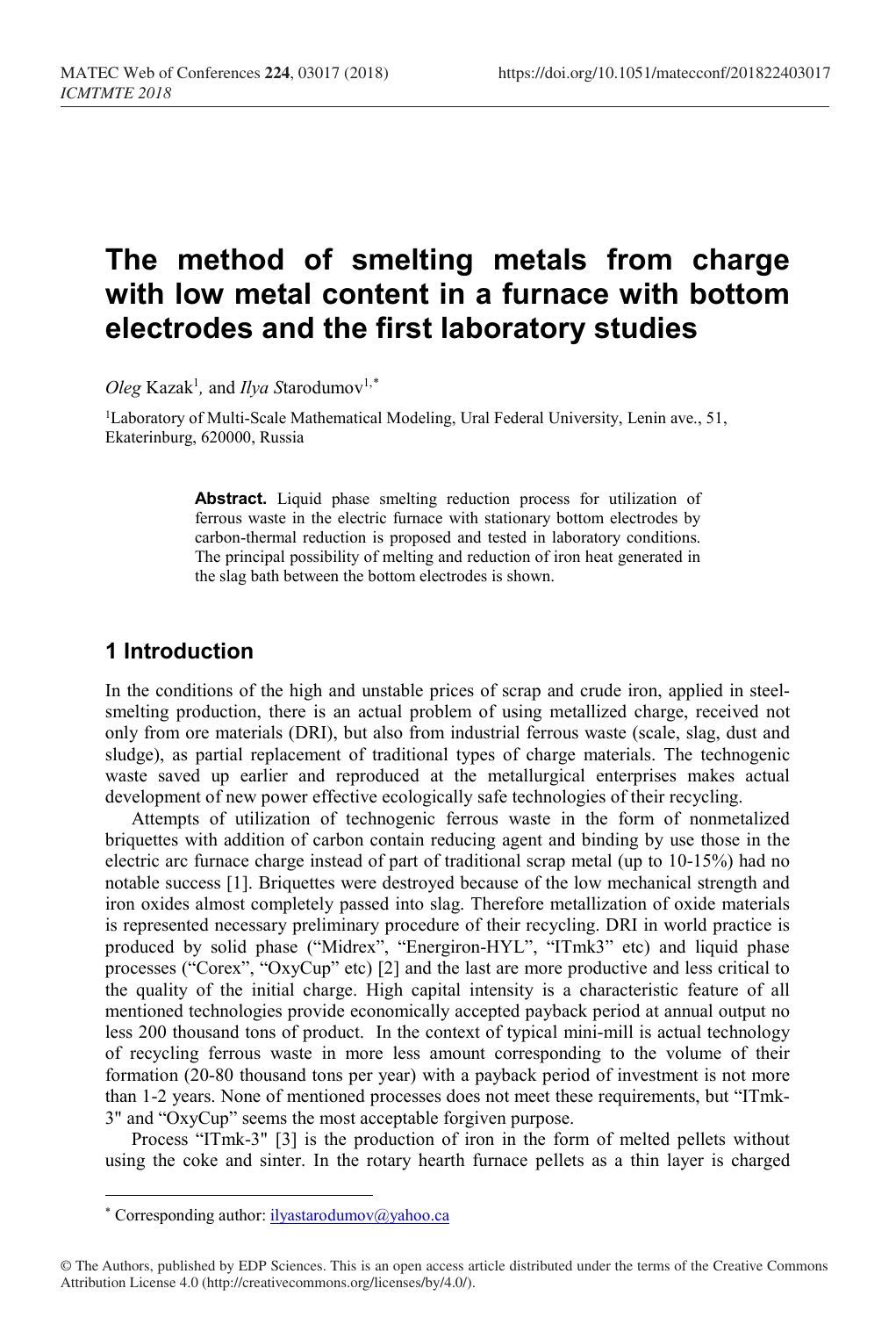which made from metal waste, low-grade coal and binder. Pellets are heated to 1350-1450  ${}^{0}C$  in the furnace, iron recovers quickly, carburized and is partially melted. The whole process takes about 10 min. The output produced granular iron with an iron content of 95- 97%. Energy consumption is 13.5 GJ/ton of product. The disadvantages of the process applies its dependence on natural gas, which is used for heating furnace and high performance threshold, under the terms of an acceptable payback period - not less than 200 thousand tons per year.

Process of "OxyCup" [4] consists in reduction and melting briquettes in the shaft furnace, which contain technological ferrous waste, reducing agent in the form of coke breeze, lime as a flux and binder. The product is a liquid cast iron containing up to 4% carbon. The fuel and coke consumption are 1100-1200 Nm3 and 200-300 kg per 1 ton of product respectively. The process duration is about 1.5 hours. The disadvantages of technology are costly production of briquettes (mixer, press, drying), and also the lack of flexibility regarding the performance - not less than 200 thousand tons per year, which is associated with an acceptable payback period.

We conducted laboratory studies of two-stage process [5] of recycling waste iron in an electric arc furnace, in which the first stage of pre-reduction of compacted solid waste is carried out in the chamber, installed under the roof of electric arc furnace, by off-gases and second step is liquid phase reduction in a the molten bath to produce crude iron or steel semi-product. However, the problems associated with the volatility of the flue gas reduction potential and a combination of different physical nature of the stages in one unit, significantly impede achievement of high energy efficiency of technology.

#### **2 The methods description and first laboratory results**

The new technology of ferrous waste utilization [6, 7] base on liquid phase meltingreduction process in universal electrical furnace with stationary bottom electrodes, providing energy supply into molten slag bath. Process use carbothermic recovery of oxide materials, including technogenic waste in the furnace (fig. 1), where the main part of the energy, necessary for process, is allocated in the slag layer due to Joule heat. The technological scheme allows additional heat sources (exothermic reactions in bath due to oxygen blowing) and off-gas sensible heat partial utilization for preheating and prereducing of initial materials in the feeding shaft. In the case of using a direct current a certain development is gained by electrolysis.

The tests 1-3 were performed on an alternating current for the following electrical parameters: voltage  $68-75$  V, current 1.75-1.90 kA, the test  $4 -$  on DC under the same electrical parameters to assess the role of electrolysis in the recovery process. As an initial charge tested following technogenic ferrous waste: in tests 1 and 4 rolling millsscale, in test 2 - blast furnace sludge, in test 3 – electric arc furnaces melting dust. As the reducing agent in tests 1-3 used low grade coal in an amount of 25% waste, as slag-forming - lime in an amount of 10% waste. In the test 4 carbonaceous reductant and purge by oxygen was not used. The final product of the process was liquid crude iron.

According to data, the overall specific energy consumption was on a laboratory unit 12- 13 MJ/kg of product, which corresponds to parameter of the "ITmk-3" process.

The experiments have shown the increased refractory wear near the bottom electrodes. The similar problems exist in DC EAF with bottom electrode [8]. The reason for the increased wear is connected with vortex flows of liquid metal caused by spatial non homogeneity of electro-magnetic fields and temperature. Therefore, the most important objective is to estimate the factors influencing on refractory wear near the bottom electrodes, in particular, electro-vortex factors.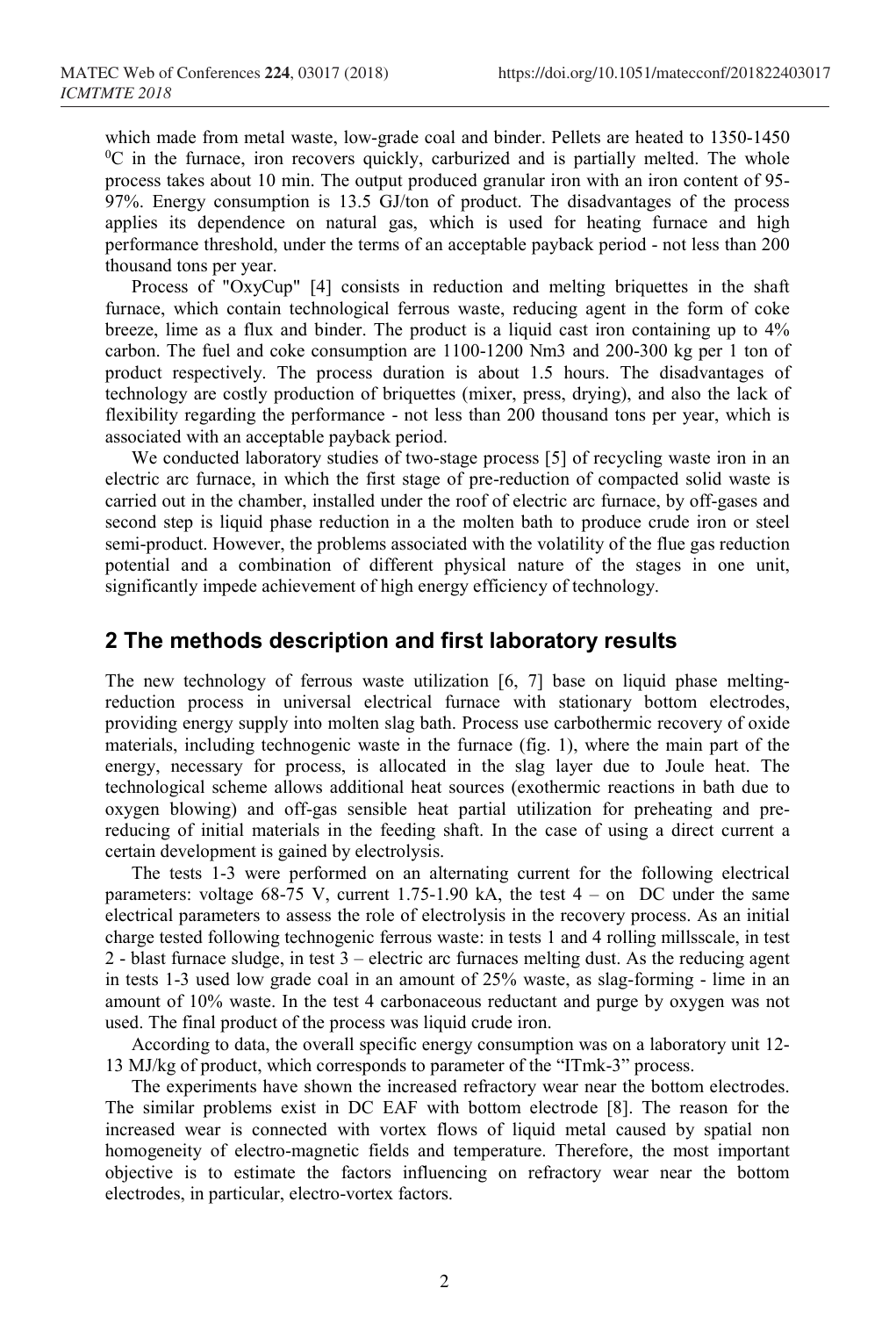

**Fig. 1.** Scheme of the electric furnace and the process.  $1 -$  forehearth,  $2 -$  furnace body,  $3 -$  charging shaft, 4 – bottom electrodes, 5 – hoppers for ferrous wastes (5.1), coke (5.2) and fluxes (5.3),  $6$ mixer,  $7$ – off-gas removal system,  $8$  – metal tap-hole,  $9$  – slag tap-hole.

Liquid phase smelting reduction process in an electric furnace with bottom electrodes was tested in a laboratory unit 50 kg of the liquid metal. Operating parameters and results are given in Table 1.

| TestN <sub>2</sub> | Composition of initial waste, % |         |                  |      |     |      |
|--------------------|---------------------------------|---------|------------------|------|-----|------|
|                    | $Fe2O3$<br>+ FeO<br>CaO         |         | SiO <sub>2</sub> | MnO  | Zn  | C    |
|                    |                                 | $+MgO$  |                  |      |     |      |
|                    | 90.9                            | 1.0     | 3.2              | 0.4  |     | 0.26 |
|                    | 63.5                            | 4.4     | 14.0             | 0.06 | 0.1 | 5.8  |
|                    | 66.8                            | 6.9     | 8.6              | 0.2  | 1.5 | 9.4  |
|                    | 90.9                            | $1.0\,$ | 3.2              | 0.4  |     |      |

| Table 1. The operating data and results of experimental heats. |  |  |  |  |
|----------------------------------------------------------------|--|--|--|--|
|----------------------------------------------------------------|--|--|--|--|

| Composition of product (crude iron), % |      |     |      |       |      |      |  |
|----------------------------------------|------|-----|------|-------|------|------|--|
|                                        | Fe   | C   | Mn   |       |      | Zn   |  |
|                                        | 96.5 | 2.2 | 0.32 | 0.040 | 0.08 |      |  |
|                                        | 94.8 | 3.4 | 0.12 | 0.065 | 0.12 | 0.08 |  |
| $\mathbf{\overline{2}}$                | 94.6 | 4.1 | 0.14 | 0.055 | 0.11 | 0.34 |  |
|                                        | 97.3 |     | 0.33 | 0.040 | 0.08 |      |  |

| Slag composition, % |                                |        |                  | Mass, kg |         |      |  |
|---------------------|--------------------------------|--------|------------------|----------|---------|------|--|
|                     | Fe <sub>2</sub> O <sub>3</sub> | CaO    | SiO <sub>2</sub> | Initial  | Product | Slag |  |
|                     | $+$ FeO                        | $+MgO$ |                  | waste    |         |      |  |
|                     | 9.4                            | 64.5   | 11.9             | 42.0     | 27.5    | 6.5  |  |
|                     | 17.9                           | 41.8   | 32.7             | 39.5     | 17.4    | 15.8 |  |
|                     | 15.2                           | 40.3   | 33.8             | 38.9     | 15.7    | 13.4 |  |
|                     | 4.8                            | 57.3   | 32.2             | 25.5     | 8.4     | 6.2  |  |